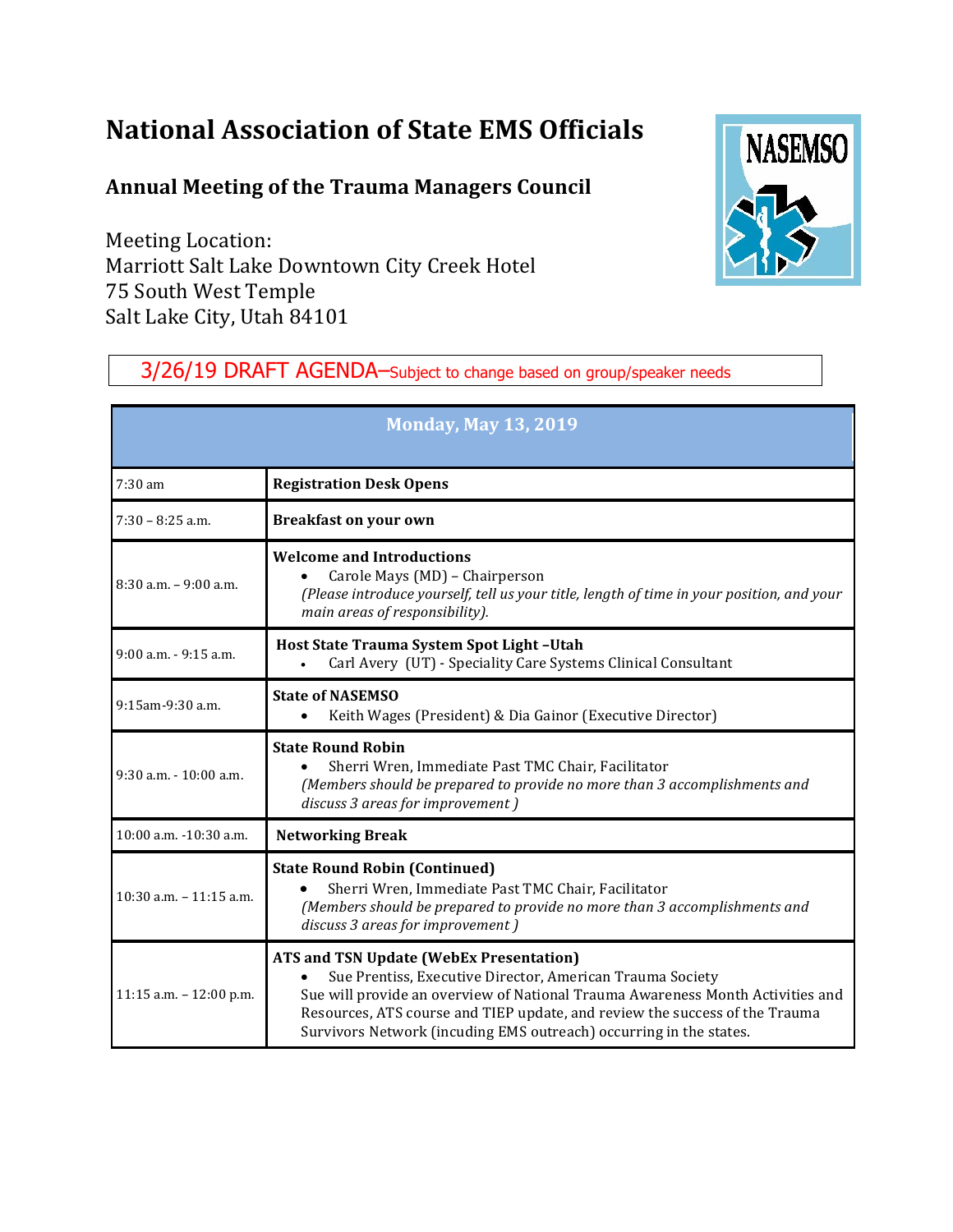### **AGENDA- NASEMSO Trauma Managers Council, May 13-14, 2019**

| <b>Monday, May 13, 2019</b><br><b>Continued</b> |                                                                                                                                                                                                                                                                                                                                                                                                                                                                                                                                                                                                                                                                                                                                                                                                       |  |
|-------------------------------------------------|-------------------------------------------------------------------------------------------------------------------------------------------------------------------------------------------------------------------------------------------------------------------------------------------------------------------------------------------------------------------------------------------------------------------------------------------------------------------------------------------------------------------------------------------------------------------------------------------------------------------------------------------------------------------------------------------------------------------------------------------------------------------------------------------------------|--|
| 12:00 p.m. 1:30 p.m.                            | Lunch - on your own                                                                                                                                                                                                                                                                                                                                                                                                                                                                                                                                                                                                                                                                                                                                                                                   |  |
| 1:30 p.m. $- 2:30$ p.m.                         | <b>Geriatric Trauma- G60Trauma (WebEx Presentation)</b><br>Dr. Alicia Mangram, Trauma Surgeon and G60 Founder<br>G60 Trauma is a non-profit organization that provides information to healthcare<br>providers and the trauma community about the benefits of an aggressive team-<br>based trauma care model for patients 60 years and older who have experienced a<br>traumatic injury.                                                                                                                                                                                                                                                                                                                                                                                                               |  |
| 2:30 p.m. - 3:00 p.m.                           | <b>Networking Break</b>                                                                                                                                                                                                                                                                                                                                                                                                                                                                                                                                                                                                                                                                                                                                                                               |  |
| $3:00$ p.m. $-4:00$ p.m.                        | NASEMSO/Biospatial Collaborative - What Is It and What Can It Do for Your<br><b>System? (Joint Session with the Medical Directors Council)</b><br>Josh Walters, Vice President of Product, Biospatial<br>Dave Zaiman, Director, Data Partnerships<br>The Biospatial Platform has been enhanced to provide state and local EMS officials<br>with data-driven insight into critical care issues such as opioid overdose, motor<br>vehicle injury, operational performance metrics and benchmarks, and actionable<br>alerting capabilities. To enrich these capabilities, the Biospatial Platform uses<br>machine learning to probabilistically link records across multiple data sources,<br>including EMS, trauma registry, motor vehicle crash, and other health and safety-<br>related data sources. |  |
| $4:00$ p.m.- $4:30$ p.m.                        | Health and Medical Preparedness Council (HMPC) Update<br>Joe Schmider, Chairman, HMPC<br>Leslee Stein-Spencer RN, NASEMSO Program Manager<br>What role should state trauma programs play in disaster planning and response?<br>The leadership of the HMPC will provide an overview of current activities and<br>provide "food for thought" on state trauma system planning considerations.                                                                                                                                                                                                                                                                                                                                                                                                            |  |
| 5:30 p.m.                                       | Trauma Managers to meet in Hotel Lobby for Trauma Managers Networking<br><b>Dinner, location TBD</b>                                                                                                                                                                                                                                                                                                                                                                                                                                                                                                                                                                                                                                                                                                  |  |

| <b>Tuesday, May 14, 2019</b> |                                                                                                                                                                                                                                                                                                                                                                                                                                                                                                                                                                                                 |  |
|------------------------------|-------------------------------------------------------------------------------------------------------------------------------------------------------------------------------------------------------------------------------------------------------------------------------------------------------------------------------------------------------------------------------------------------------------------------------------------------------------------------------------------------------------------------------------------------------------------------------------------------|--|
| $7:15 - 8:30$ a.m.           | <b>Breakfast on your own</b>                                                                                                                                                                                                                                                                                                                                                                                                                                                                                                                                                                    |  |
| $8:30$ a.m. $-9:00$ a.m.     | <b>New Mexico PI Program</b><br>Liana Lujan (NM), Trauma and Time Critical Systems Manager<br>$\bullet$                                                                                                                                                                                                                                                                                                                                                                                                                                                                                         |  |
| $9:00$ a.m. $-10:00$ a.m.    | Joint Session with the Pediatric Emergency Care Council (PECC)-<br>Utah Pediatric Trauma Network<br>Dr. Steven Fenton and Kris Hansen RN<br>$\bullet$<br>Using existing Utah State statutes, a 2018 Joint Senate Resolution established the Utah<br>Pediatric Trauma Network (UPTN) to ensure that an injured child could get the very best<br>possible care, regardless of where in the State the injury occurred. The UPTN is a non-<br>competitive, transparent, Utah Department of Health-directed program aimed at better<br>understanding how injured children are cared for across Utah. |  |